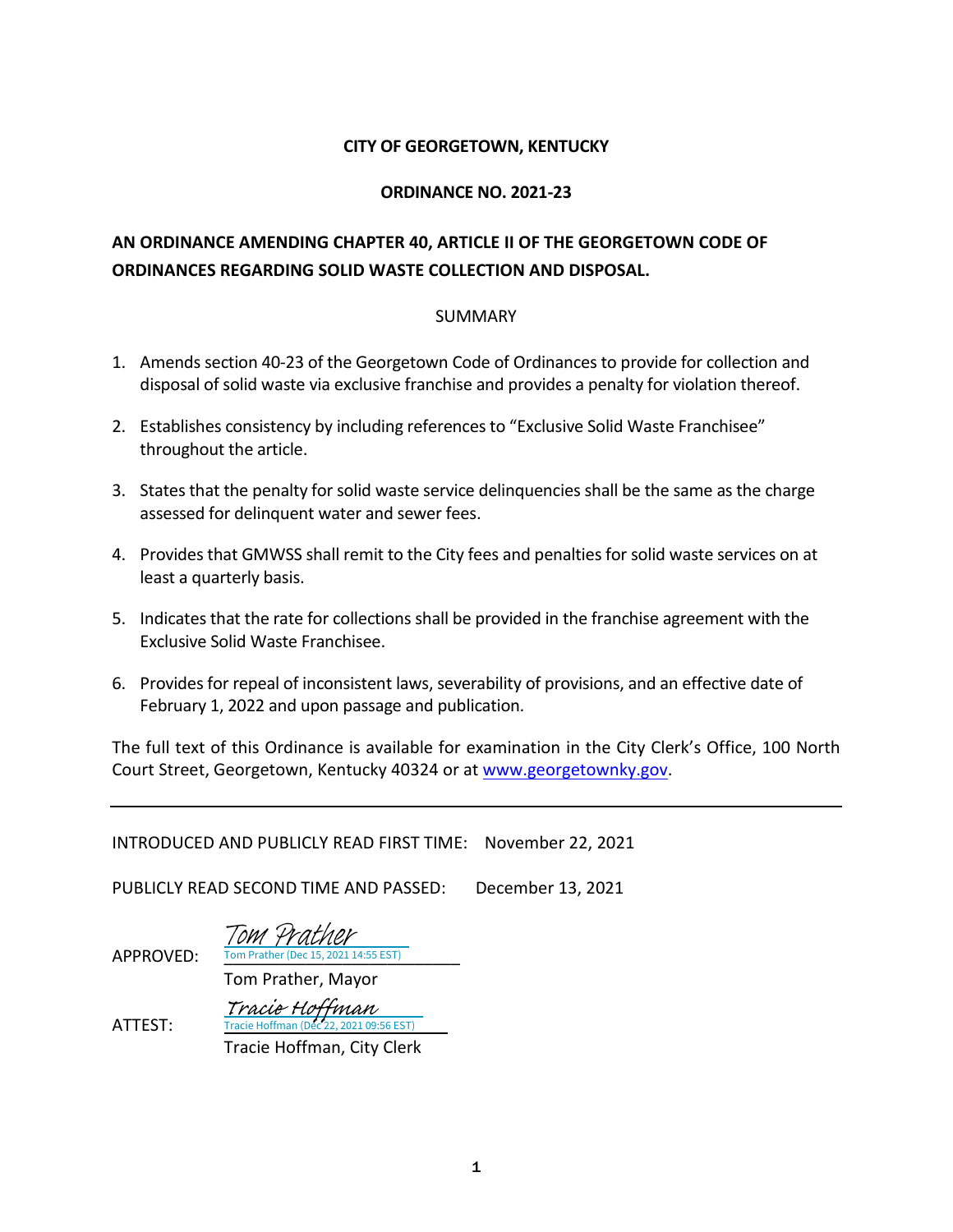I, Devon E. Golden, hereby certify I am an Attorney licensed to practice law in the Commonwealth of Kentucky. My office is located at 100 North Court Street, Georgetown, Kentucky 40324. I further certify the foregoing Summary of Ordinance 2021-23 of the City of Georgetown, Kentucky, was prepared in accordance with the requirements of KRS 83A.060(9) and is a true and accurate summary of the contents of said Ordinance.

[\\_\\_\\_\\_\\_\\_\\_\\_\\_\\_\\_\\_\\_\\_\\_\\_\\_\\_\\_\\_\\_\\_\\_\\_\\_\\_\\_\\_](https://adobefreeuserschannel.na1.documents.adobe.com/verifier?tx=CBJCHBCAABAAlbeciBp_6sJFde4Xc-uAUvbPvvLpNxKx)

Devon E. Golden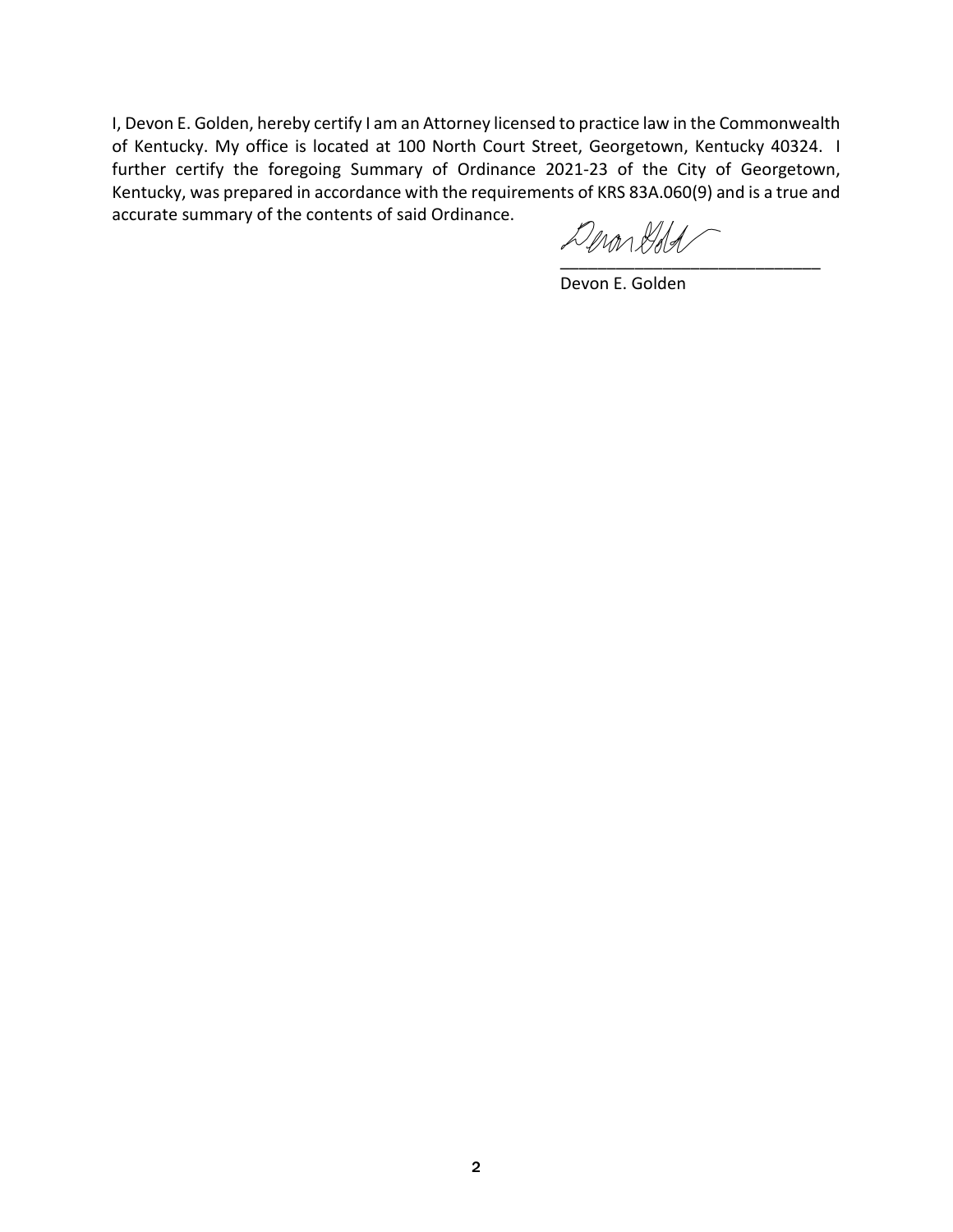## **ORDINANCE 2021-23**

## **AN ORDINANCE AMENDING CHAPTER 40, ARTICLE II OF THE GEORGETOWN CODE OF ORDINANCES REGARDING SOLID WASTE COLLECTION AND DISPOSAL.**

Sponsor: Council Members Todd Stone and Greg Hampton

NOW, THEREFORE, BE IT ORDAINED BY THE CITY OF GEORGETOWN, KENTUCKY:

## **SECTION ONE**

Chapter 40, Article II of the Georgetown Code of Ordinances is amended as follows:

## **Sec. 40-23.** [**Definitions.**] **Solid Waste and Recycling Collection.**

- **(a) Exclusive Franchise. So long as there exists an exclusive franchise for the collection of garbage, trash, refuse and recyclable materials within the city of Georgetown, which franchise shall be granted by ordinance to an Exclusive Solid Waste Franchisee, it shall be unlawful for any person, firm or corporation other than the Exclusive Solid Waste Franchisee, to enter in and upon the streets and other public ways of the city for the purpose of collecting and hauling away from businesses, homes, dwellings, and other places where necessary, any garbage, trash, refuse and recyclable materials. This section shall not be read to prohibit any person, firm or corporation from performing garbage, trash, refuse and recycling services not covered by the exclusive franchise, provided the person, firm or corporation otherwise complies with the provisions of this Article, including but not limited to the non-exclusive franchise requirements.**
- **(b) Penalty. Any person, firm or corporation found guilty of violating the provisions of Sec. 40-23(a) shall be fined no less than two hundred dollars (\$200.00) nor more than five hundred dollars (\$500.00) or imprisoned for not more than one (1) year, for each offense. Each separate act of collection shall constitute a separate offense.**

[The following words, terms and phrases, when used in this article, shall have the meanings ascribed to them in this section, except where the context clearly indicates a different meaning:

(1) *Solid wastes*. Types of solid waste include the following:

*Commercial waste* means paper and packaging.

*Construction and demolition debris* means materials from building, remodeling,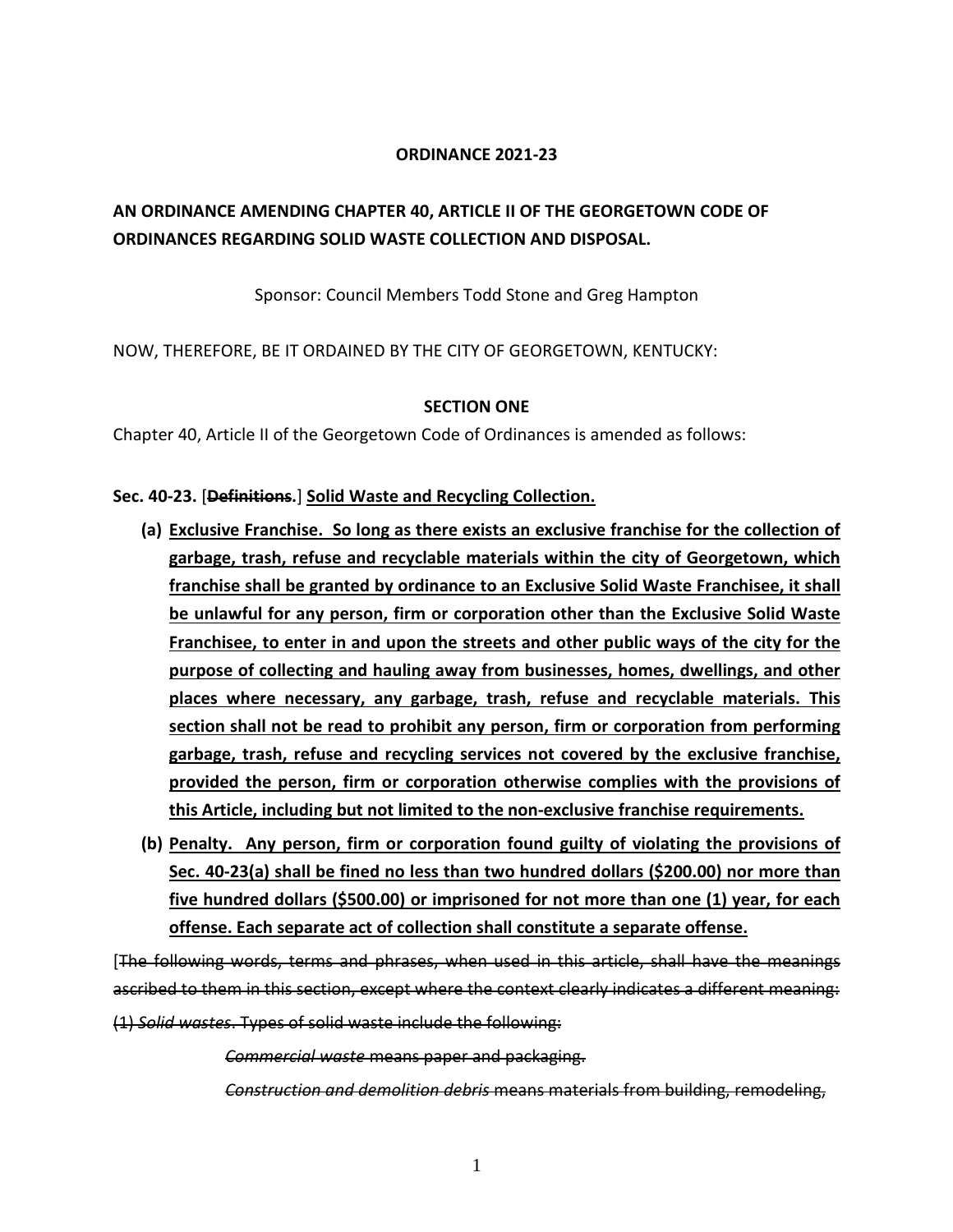repairing or demolishing buildings or structures. Construction and demolition debris must be limited to a volume equivalent to that of the approved container and not exceeding the weight of that of the approved container. Debris exceeding these limits must be disposed of by the person by other means. Carpet shall not be placed in approved containers, but in bundles not to exceed four feet in length and 50 pounds in weight. Fence material must be cut into panels not to exceed four feet in width and length and 50 pounds in weight. *Composting material* means tree trimming and yard wastes. Composting material, other than leaves and grass, shall not be placed in approved containers, but in bundles not to exceed four feet in length and 50 pounds in weight. Leaves shall be placed in approved heavy-duty plastic bags of minimum of 0.65 mils thickness. These bags shall be of minimum capacity of ten gallons and a maximum capacity of 32 gallons. Piles of leaves will be accepted during approved leaf collection seasons in November and December of each year but those piles shall not exceed four feet in height by ten feet in length. Collection of these materials is scheduled in a manner similar to special collections. *Hazardous waste* means any waste product or other substance which is classified under any federal or state statute, regulation or other rule as hazardous to public health or safety now or hereinafter. The classification of such waste by federal or state authorities shall be deemed conclusive evidence of the nature of the waste insofar as the city and any user or customer of the garbage disposal facilities thereof is concerned. The term "hazardous waste" also includes, but is not limited to, medical waste (as defined below), tires, batteries, liquids, waste generated from portable toilets and all other wastes defined by the cabinet for environmental and public protection as hazardous shall not be collected by the city. All collection of these wastes shall be disposed of in accordance with applicable state regulation.

*Industrial* means any house, building or other structure used for manufacturing or industrial processes or purposes and which generates or may be expected to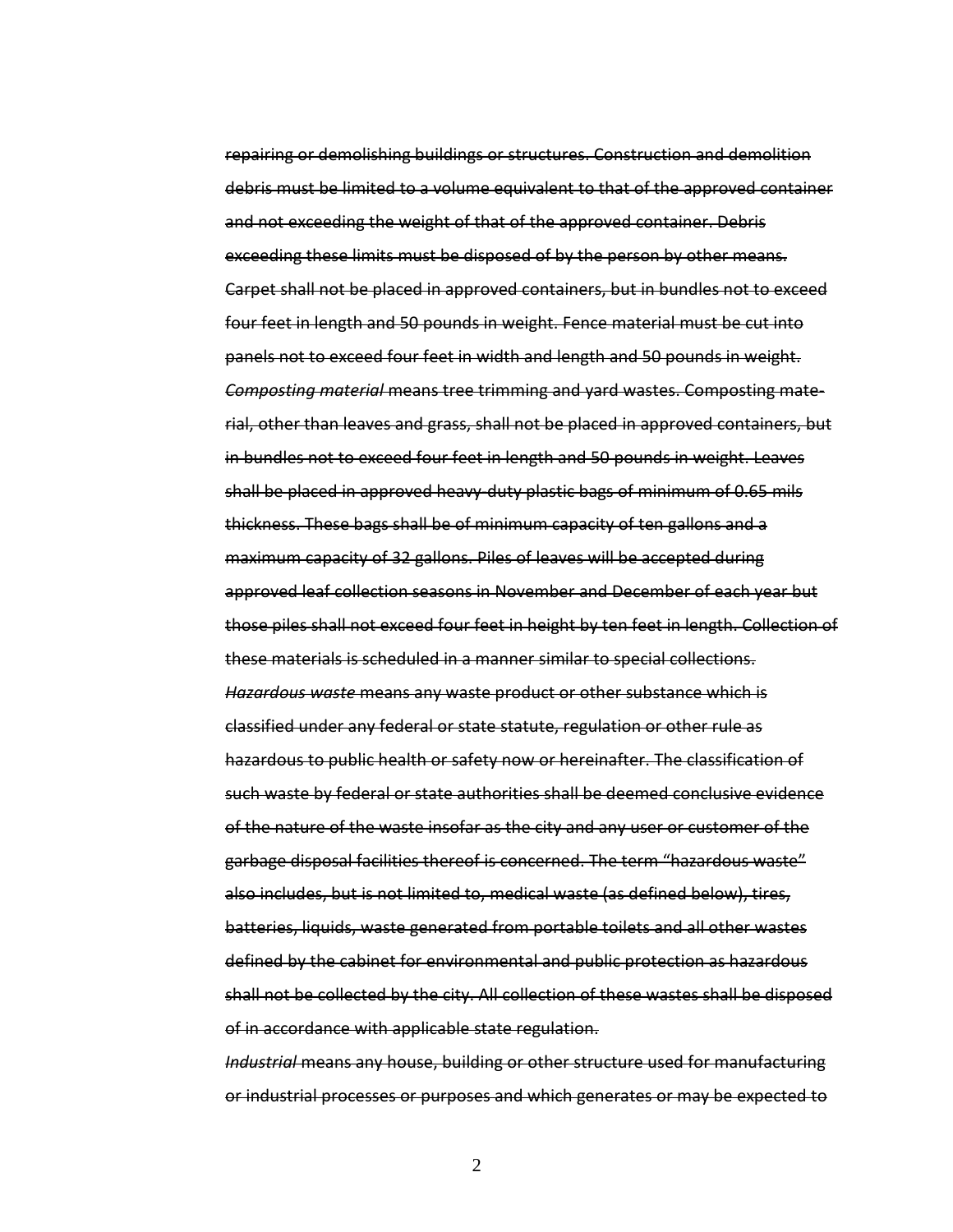generate waste or waste products of a character not typical of residential or other business uses.

*Medical waste* means any waste product or other substance generated by any hospital, physician or dentist's office, medical laboratory or other medical facility which is classified under any federal or state statute, regulation or other rule as hazardous to public health or safety now or hereinafter. The classification of such waste by federal or state authorities shall be deemed conclusive evidence of the nature of the waste insofar as the city and any user or customer of the garbage disposal facilities thereof is concerned.

*Municipal waste* means both putrescible and non-putrescible waste containing food waste, paper, household products, appliances (white goods), electronics, discarded furniture, and other non-putrescible material.

*Recycling* means any process by which materials which would otherwise become solid waste are collected, separated, or processed and reused or returned to use in the form of raw materials or products, including refuse-derived fuel when processed in accordance with administrative regulations established by the governing state or federal governmental agency/cabinet/entity, but does not include the incineration or combustion of materials for the recovery of energy.

(2) *Approved containers*. Approved containers shall be constructed of hot-stamped plastic injection-molded material with volume capacity of 65- and 96-gallon containers. All such containers shall have at least one handle and a tight-fitting lid. The city will provide the container, at the customer's expense, meeting these criteria to each customer and it shall be known as a "Herbie-Curbie." Inside weight allowance shall be 200 pounds for each container. Composting material, other than leaves and grass, shall not be placed in approved containers, but in bundles not to exceed four feet in length and 50 pounds in weight. Leaves and grass shall be placed in heavy-duty plastic bags of a minimum of (0.65) mils thickness. These bags shall be of a minimum capacity of ten gallons and a maximum capacity of 32 gallons.]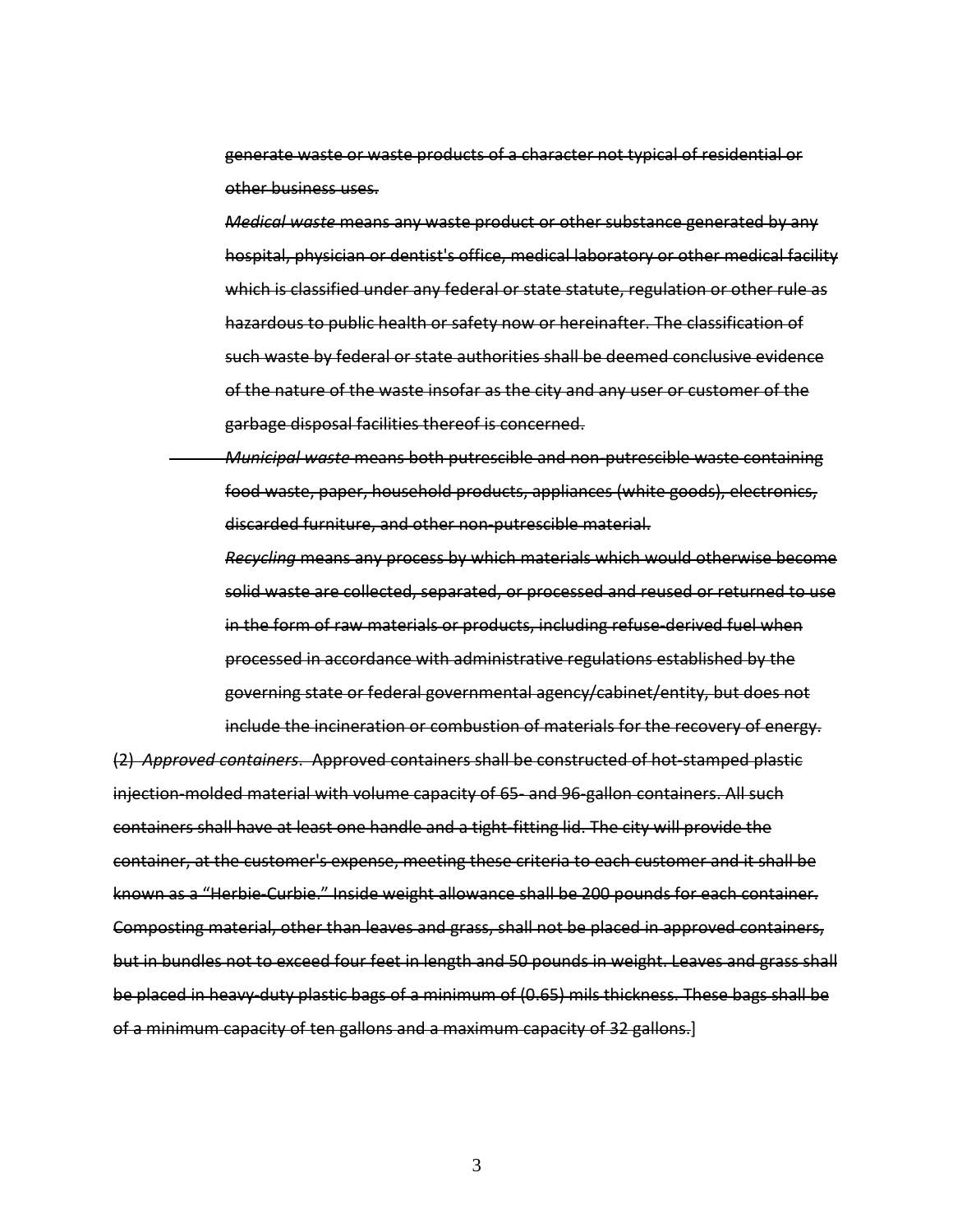#### **Sec. 40-24. Compulsory collection.**

(a) Except through the use of dumpsters or special arrangement for hazardous waste disposal, all solid waste generated within the city shall be collected by the city**'s Exclusive Solid Waste Franchisee**. Private persons may collect solid waste generated within the city if that waste is collected in a dumpster. Collection from dumpsters shall be governed by the applicable sections below.

(b) Each household shall be required to subscribe, and shall be conclusively presumed tohave subscribed to the city's collection service**, established through solid waste collection franchise with the Exclusive Solid Waste Franchisee** and **shall** pay the applicable charge therefor.

(c) Every commercial operator or occupant of any premises within the city, originating or accumulating garbage or trash thereon, shall be conclusively presumed to have subscribed to the city's collection service, **established through solid waste collection franchise with the Exclusive Solid Waste Franchisee,** even though the commercial operator may haul and dispose of his own garbage and trash [to the city dump or] elsewhere. In any event, without excusing any person from any criminal penalty under this article, if any trash, garbage, or other refuse of any kind is allowed to accumulate anywhere within the city for such a period of time as to constitute a nuisance, the owner or occupant of the property upon which such nuisance is located, even though not a subscriber to the city's collection service under the terms of this article, shall each be conclusively presumed to have authorized the city to remove such trash, garbage, or other refuse and shall each be responsible to the city for the payment of the city's reasonable charges for collecting and hauling the refuse, which shall be not less than the monthly charge shown on the then currently effective schedule of charges for performing similar service.

## **Sec. 40-25. Collection agent.**

The Georgetown Municipal Water and Sewer Service (GMWSS) is designated as agent of the city for the purpose of collecting the required fee for the collection of the solid waste generated within the city. Other than fee collection, GMWSS shall have no authority or responsibility related to solid waste collection. GMWSS shall prepare and mail statements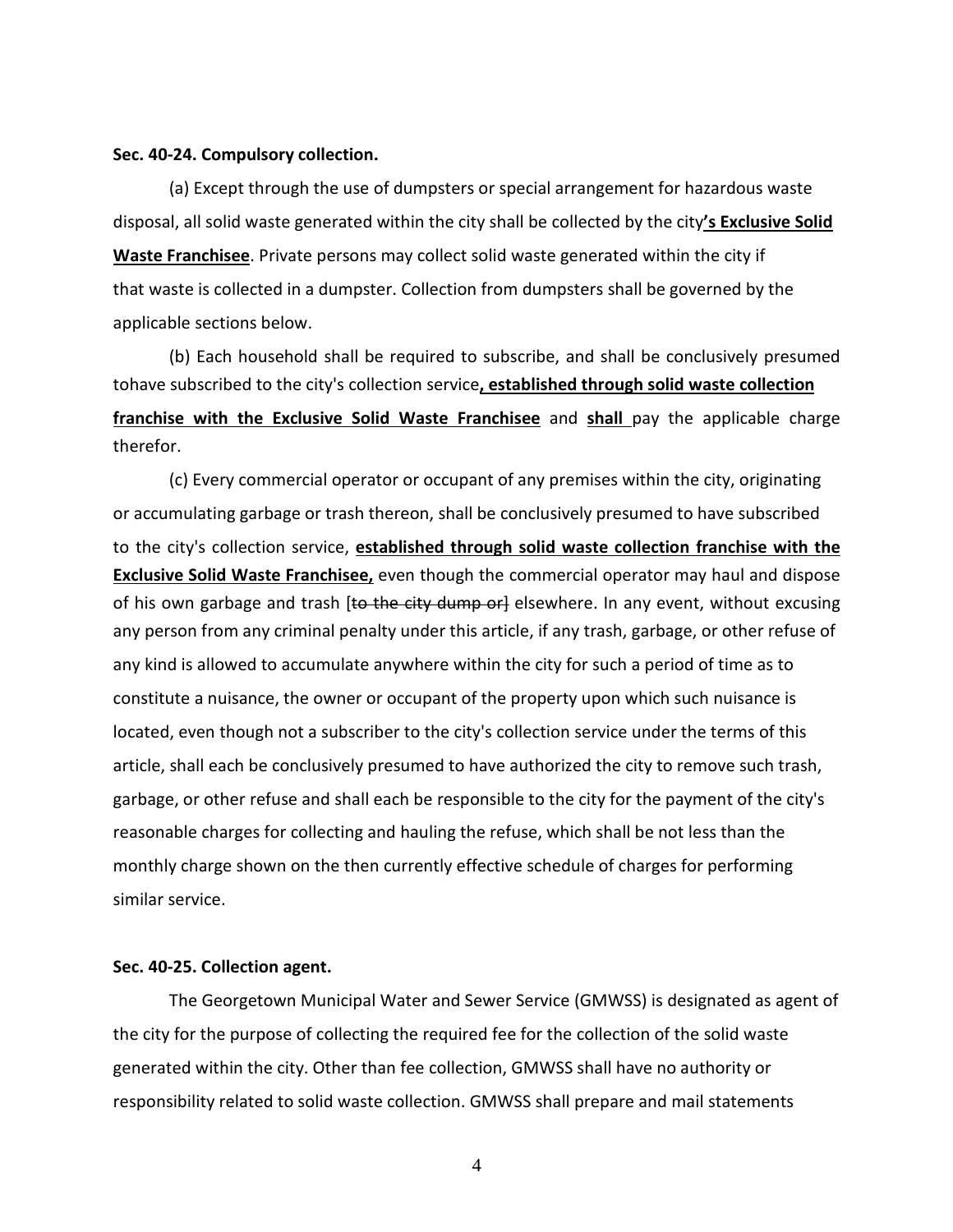on or before the first day of the month following the month in which solid waste collection and disposal is performed. Failure of GMWSS to provide a statement shall not relieve the customer of the obligation of paying the required charge for service.

- (1) The waste collection fee is due within **twenty (**20**)** days of the billing. Amounts not timely paid shall be delinquent. [A reasonable penalty may be charged for late payments] **The penalties for delinquent payment shall be the same as GMWSS charges for delinquent water and sewer fees.** This penalty and all other reasonable charges related to the city's collection and disposal of solid waste shall be subject to review and modification from time to time by the city council. All delinquent owners or residents shall receive a written notice of the overdue payment. Failure to pay the fee within the time required by the notice $[j]$  shall result in the disconnection of GMWSS water service to the property at which the waste collection service was rendered. Water service will be renewed at such time as the delinquent account is made current, together with all reasonable charges and expenses incurred by the city during cut-off and reconnection of water service. No water service shall be terminated, however, without written notice to the water service recipients.
- (2) GMWSS shall keep proper records showing all billings made and collections received. All accounts shall be audited annually by a competent independent certified public accountant. The report thereof shall be open for public inspection.
- **(3) GMWSS shall remit all solid waste fees and penalties to the city not less often that quarterly.**

#### **Sec. 40-26. Rules and regulations.**

The council shall promulgate and enforce any and all reasonable rules and regulations deemed necessary or proper from time to time to carry out the objects and purposes of this article for protection of the health and welfare of the citizens of the city as it relates to the collection, removal and disposal of solid waste.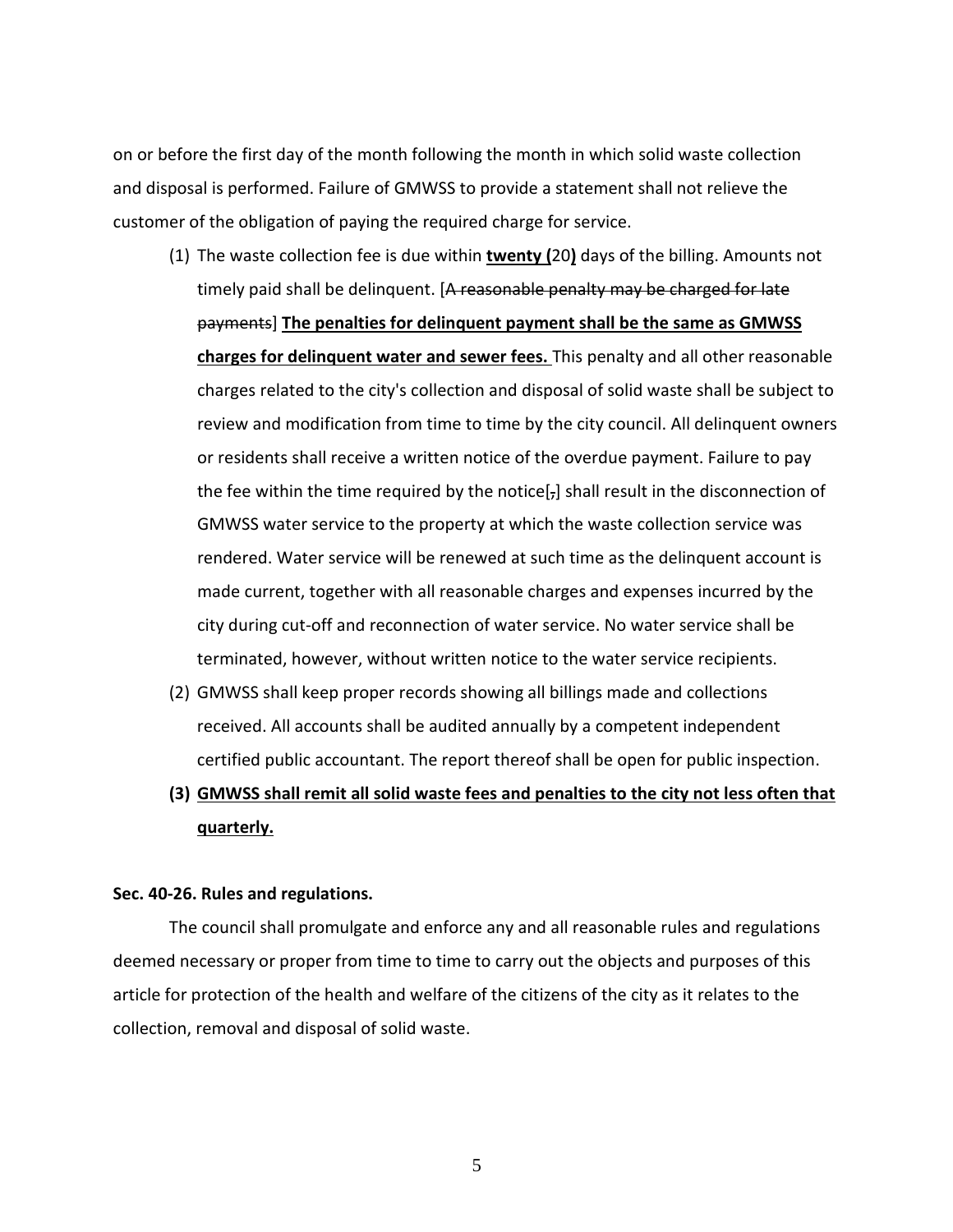**Sec. 40-27. Rates for collection.**

**Rates for solid waste collection service shall be as established by the City in its franchise agreement with the Exclusive Solid Waste Franchisee. A copy of the franchise agreement and ordinance shall be available for public inspection in the City Clerk's office.**

[(a) In order to make the service proposed in this article revenue producing and to defray

the cost of collection, removal, disposal, maintenance, costs of acquiring or construction of a waste disposal system and necessary facilities, the following schedule of fees, rates and charges for waste collection and removal, is adopted.

(b) The within rates apply to municipal waste only, except where noted. These charges are subject to adjustment for abnormal volume or conditions.

- (1) Standard residential Herbie collection. The monthly rate for once-weekly residential waste collection shall be \$15.00 per dwelling unit for a single Herbie-Curbie. Customers may request additional Herbie-Curbies for \$5.00 per Herbie, per month, with a maximum of three Herbies per dwelling unit. Additional Herbies requested after the effective date of the ordinance from which this article is derived must be retained by the customer for a minimum of 12 months. Any customer who, within the 12 months immediately preceding the effective date of this the ordinance from which this article is derived, paid for an additional Herbie may apply for a pro-rata refund of the purchase price, provided the customer keeps the Herbie for at least 12 months from the time the Herbie was originally received. For example, if a customer purchased a Herbie three months prior to the effective date of the ordinance from which this article is derived, customer may receive a refund equal to three-quarters of the purchase price.
- (2) Commercial Herbie collection. The monthly rates for commercial Herbie collections shall be as follows:

#### HERBIE COLLECTION RATES

*Weekly Frequency*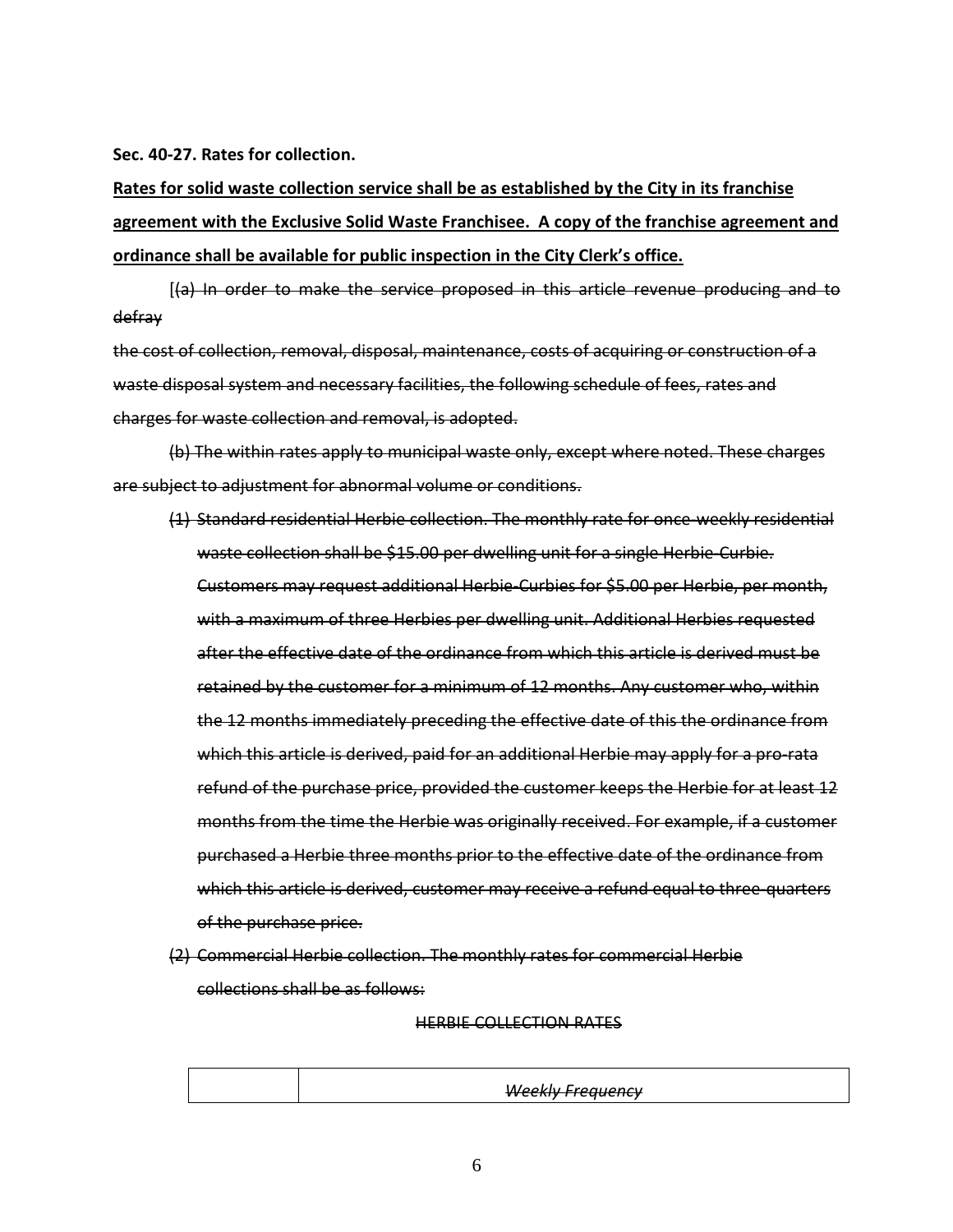| Rate Item    | x       |         | з       | 4       | э        |
|--------------|---------|---------|---------|---------|----------|
| First Herbie | \$20.00 | \$40.00 | \$60.00 | \$80.00 | \$100.00 |
| Each         | \$5.00  | \$10.00 | \$15.00 | \$20.00 | \$25.00  |
| Additional   |         |         |         |         |          |
| Herbie       |         |         |         |         |          |

Commercial customers shall be limited to a maximum of five Herbies per business. The director of public works shall have the right to limit the number of Herbies per parcel and, if necessary, to require a particular business or property owner to obtain private dumpster collection.

(c) The services included for the fees set out in this schedule do not include the collection of the following types of waste: Offal, sewage, construction and demolition debris, electronics, appliances (white goods), discarded furniture, tree trimmings except bundles not in excess of four feet in length and in excess of 50 pounds in weight, or hot ash. Offal and sewage shall not be disposed of through the city's municipal solid waste disposal program. The city will collect limited amounts of appliances (white goods), electronics, discarded furniture, construction and demolition debris from residential persons and tree trimmings over four feet in length and in excess of 50 pounds in weight on a monthly basis according to a scheduled route and time. Notice of this monthly route will be published on the city's internet website. At other times, the city may collect such items upon special collection request to public works. Special collections shall be assessed an additional charge commensurate with the additional service required by their particular need in an amount to be determined by sanitation director which will be published twice a year. The city shall have the right to deny waste collection, removal or disposal service to any person whose waste requirements exceed the city's capabilities or are of such nature that the city is without appropriate means for the waste's disposal. Buildings or dwellings not readily accessible to city public works employees, persons setting out waste not properly contained or prepared, or users requiring service more frequently than regularly scheduled, shall be assessed an additional charge commensurate with the additional service required by their particular need.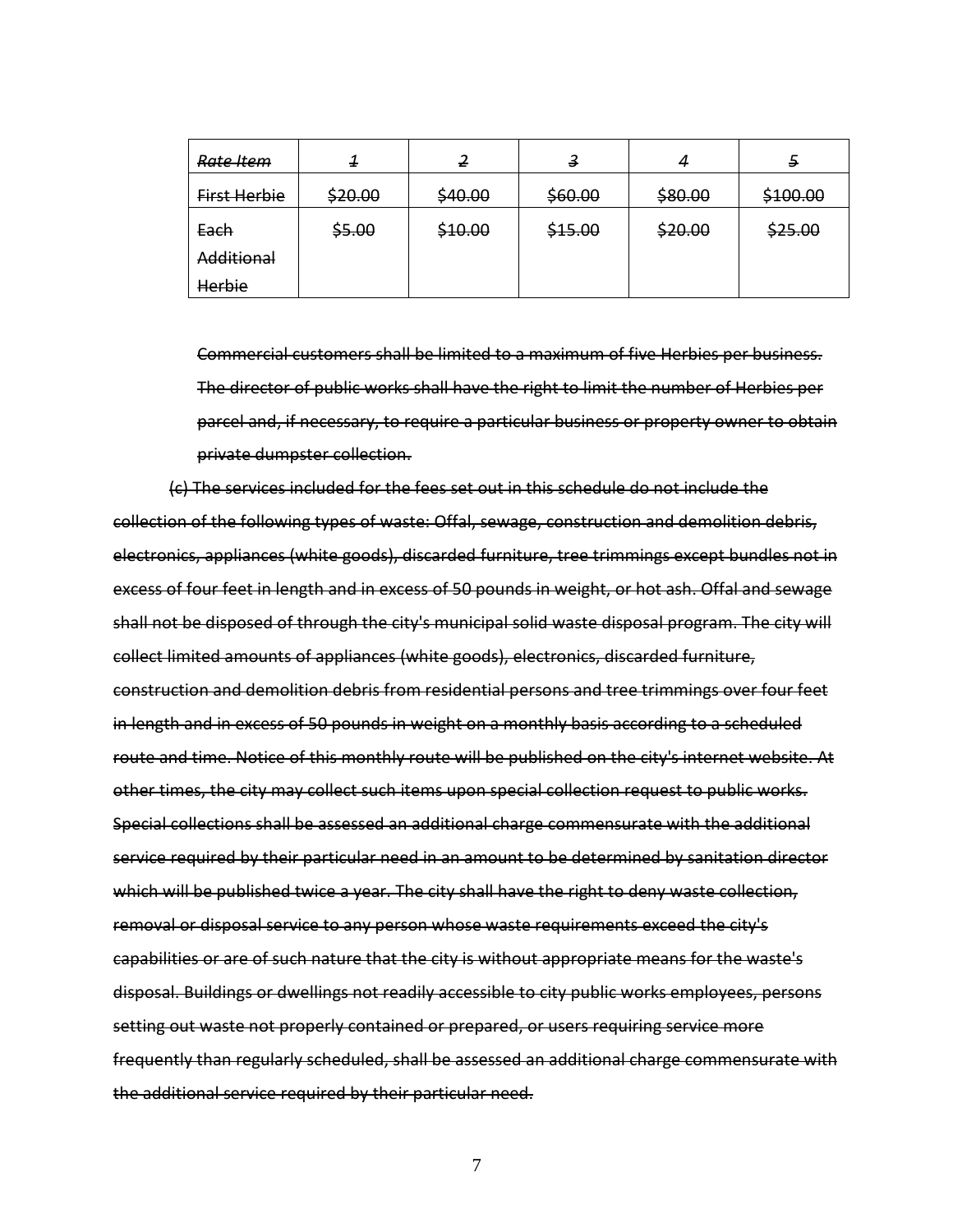(d) Reduced residential Herbie rate. Any customer who is at least 65 years of age may request a reduced residential Herbie rate of \$8.00 per month per dwelling unit. Application for the reduced rate must be made in person at the collection agent's office. Water service must be in the name of the applicant. Reduced residential Herbie rate customers may request additional Herbie-Curbies for \$5.00 per Herbie, per month, with a maximum of three Herbies per dwelling unit.

(e) All revenue generated will remain in the sanitation fund excepting therefrom any revenue received for reimbursement of Herbie-Curbie receptacles which shall be transferred to the city's general fund.]

#### **Sec. 40-28. Nuisance regulations.**

The following acts and conditions are declared to be nuisances and unlawful, and subject to enforcement pursuant to the provisions of the chapter 2, article VI:

- (1) **(1)** No person shall permit solid waste to accumulate in any manner other than required in this article for its proper disposal.
- (2) **(2)** No person shall permit the accumulation of solid waste upon any premises owned or used by them. Such an accumulation is unsightly, unsanitary and hazardous to the health, safety or welfare of the public. Such an accumulation is also detrimental to the value of the property upon which the waste is permitted to accumulate as well as those in proximity. Both owner and tenant shall be accountable for the accumulation of waste on rental property. The owner shall be responsible for the accumulation of waste on owner-resident property.
- (3) **(3)** No person shall deposit, by any means, solid waste upon any premises, street or alley, whether public or private, irrespective of an intent to later remove the waste, in any manner other than that prescribed by this section. No person shall suffer or permit the accumulation of waste, on any premises owned, occupied or controlled by such person.
- (4) [No city employee, while acting within the scope of his employment, shall remove waste from any premises, unless such waste is properly contained as prescribed by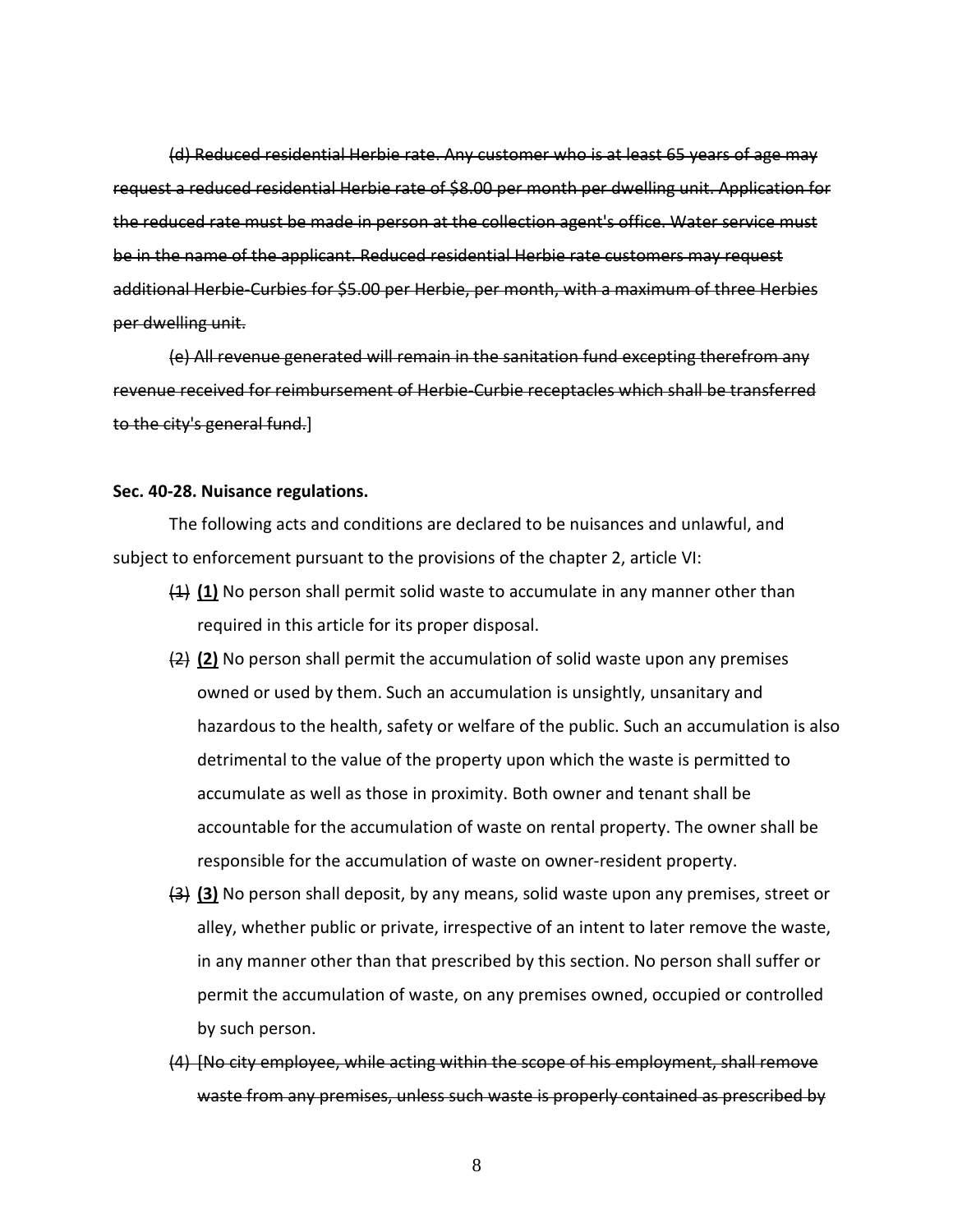this section.]

- (5) **(4)** No person shall place or keep solid waste containers, even if otherwise in conformity with this section, nearer to the street than the front facade of the residence or the commercial, industrial, or service building in which the waste is generated or otherwise on or about the sidewalk, curb or street at any time other than after 6:00 p.m. on the day before the city**'s Exclusive Solid Waste Franchisee** is scheduled to collect that street's municipal waste and no later than 10:00 p.m. on the day on which the city**'s Exclusive Solid Waste Franchisee** collects that street's municipal waste. [If collection day falls on a city holiday, the holiday schedule will be published via public notice in the local newspaper, the city's internet website and included in the preceding municipal water and sewer service bill. Collection schedules and route information is available to the public from the department of public works and published annually. A person may apply to the city for an exception to this subsection upon a showing that a medical condition makes strict compliance with the provisions of the subsection impractical. A person so excepted shall use reasonable efforts to comply with the provisions of this subsection when practical.]
- (6) **(5)** Unless otherwise specified by in the citation, violations of this section shall be remedied within 24 hours of notice.

#### **Sec. 40-29. Removal of offending containers.**

(a) The city's public works employees are authorized to remove all solid waste containers in violation of this article, upon affording written notice to the property owner or resident of the city's intent to remove them. The dated, written notice shall be signed by the city employee delivering it and shall read as follows:

> Your municipal waste container(s) is/are unlawfully located at or about the street in violation of Ordinance No. 09-001. You have until 8:00 a.m. tomorrow to remove the container or it shall be removed to the city Public Work's Facility. Any container removed by Public Works shall be inventoried and held at the Public Works Facility until the owner, upon presentation of proof of ownership,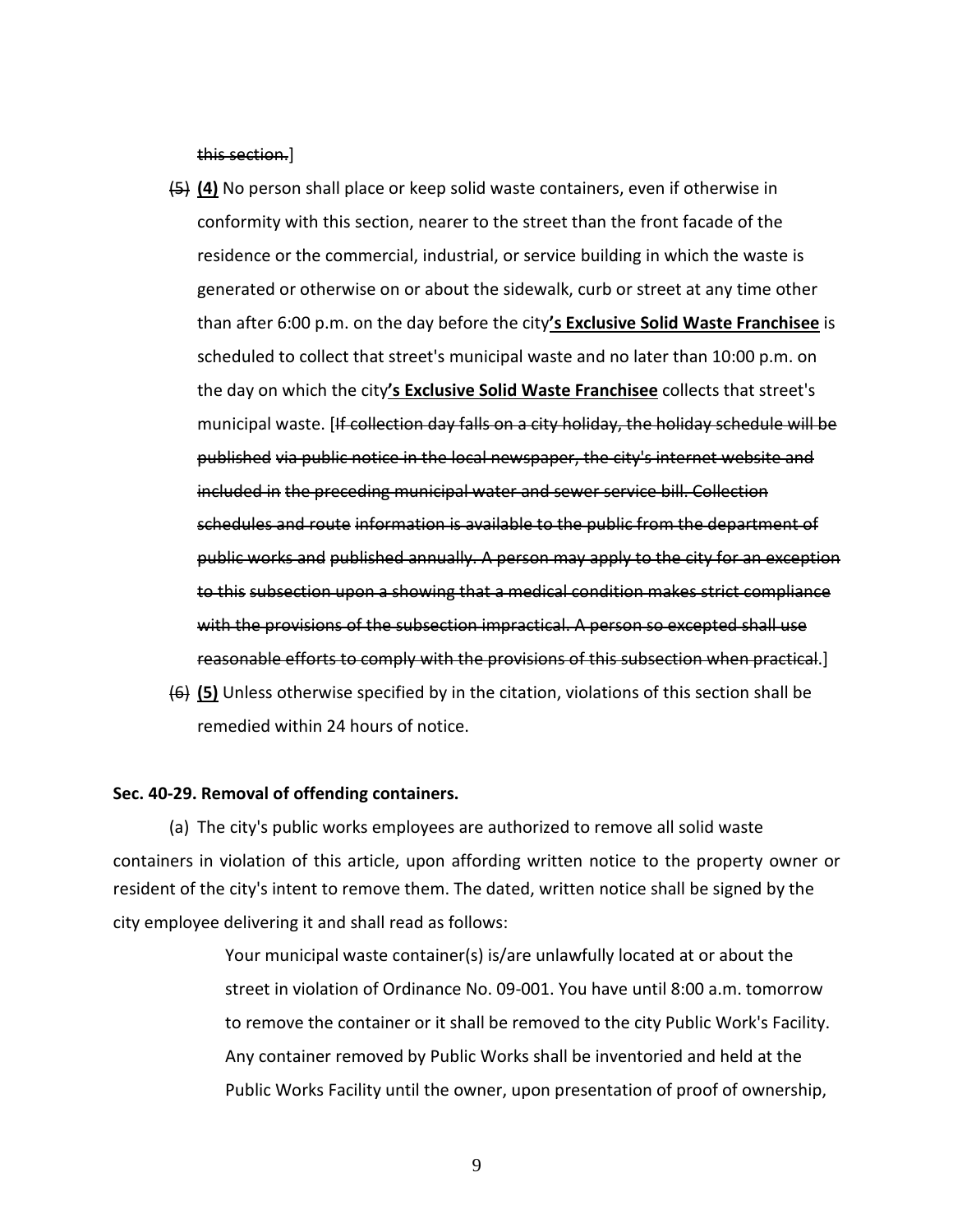pays any unpaid fine(s).

(b) For the purpose of this section, service of the above notice shall be complete upon actual personal delivery to the property owner or resident, or upon posting a true copy of the notice in a conspicuous place on the owner's or resident's property. Posting the notice on the offending containers shall satisfy this notice requirement.

#### **Sec. 40-30. Regulation of dumpsters in residentially zoned areas.**

The purpose of this section is to regulate the location and screening of dumpsters in residential zoned properties such that they will not, by reason of their location, manner of construction, or screening, cause annoyance, disturbance, or nuisance to the citizens of the city.

- (1) All existing dumpsters will be covered by these regulations upon adoption of this section.
- (2) No new dumpsters will be permitted except by permit from the building inspector which shall be issued only after the review of a drawing demonstrating compliance with all provisions of this section. The property owner shall be responsible for obtaining the permit and making necessary improvements to the property.
- (3) The planning commission may approve a dumpster as part of an approved development plan so long as it is in compliance with all provisions of this section.
- (4) All multifamily residential buildings of six or more units shall have a dumpster.
- (5) The property owner shall be responsible for compliance with these provisions.
- (6) Only temporary construction-related dumpsters shall be allowed in any R-1 zone.
- (7) The setback for dumpsters in approved zones shall meet the minimum front yard setback from rights-of-way. The side yard setback shall be ten feet and the rear yard setback shall be 15 feet. Temporary construction-related dumpsters shall meet the required setbacks to the extent practicable.
- (8) Dumpster screening shall meet or exceed the details set out in Exhibits  $1-4$ , attached and made part of this section, on file in the office of the city clerk treasurer. Equivalency to these details shall be determined by the city or planning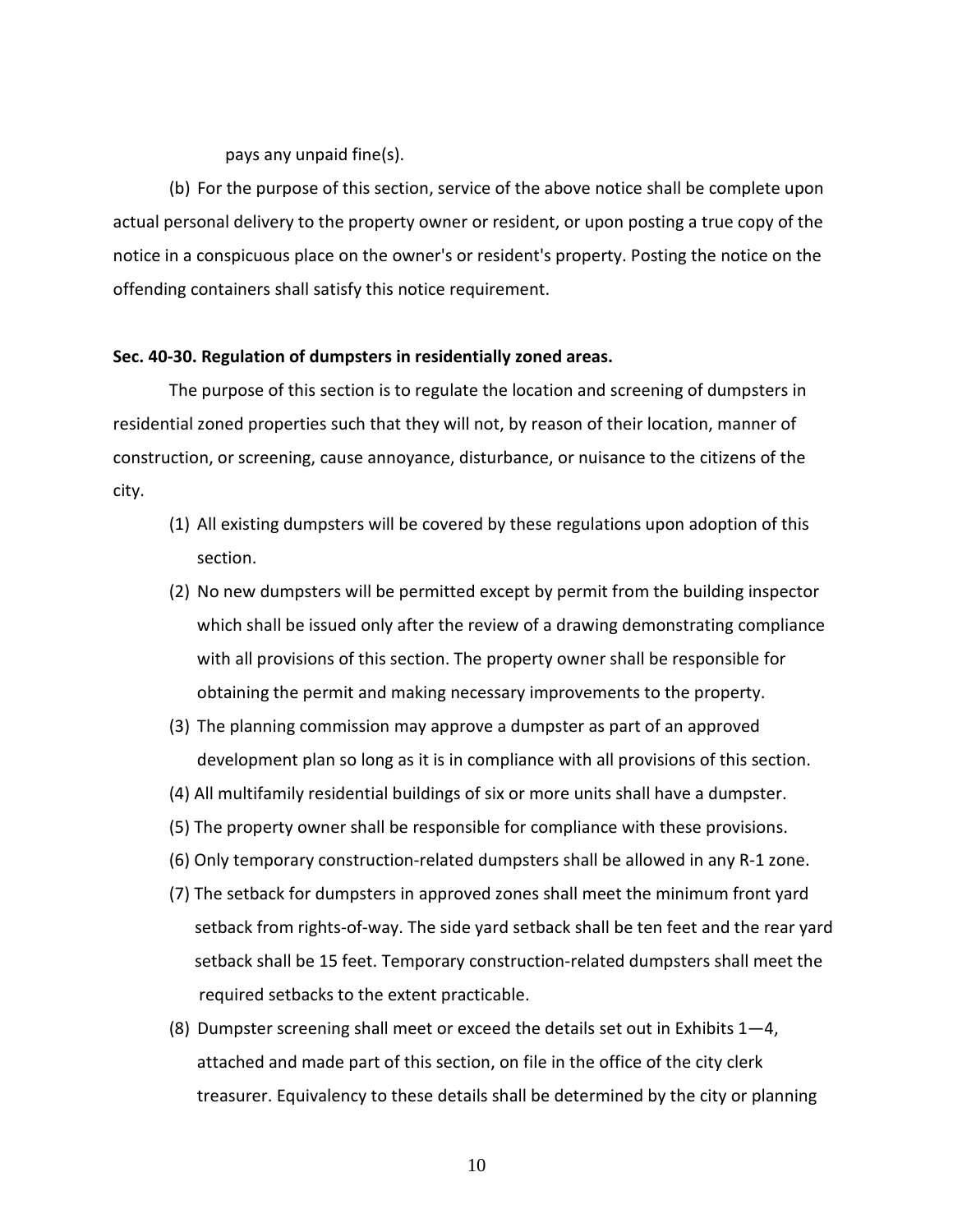commission engineers.

- (9) The owner of any multifamily residential building not otherwise required to have a dumpster, which has three refuse-related violations under this section within a six-month period may be required upon written notice to provide a dumpster in accordance with this section.
- (10) Dumpsters located in residential zones shall not be emptied except during the hours between 7:00 a.m. and 6:00 p.m.

(11) Temporary dumpsters to be located upon a public right-of-way shall obtain written location approval from the chief of police prior to receiving the permit from building inspection.

(12) Temporary dumpsters located in a public right-of-way shall be equipped with lights or reflectors sufficient to make the box easily visible to motoring public.

(13) The area within or immediately adjacent to the dumpster screening shall be kept free of debris. Contents of temporary construction-related dumpsters shall not be permitted to escape.

(14) Owners of existing dumpsters which substantially meet the requirements of this section shall not be required to alter their property to comply with this section.

## **Sec. 40-31. Enforcement.**

(a) Violation of any section of this article shall constitute a civil offense which shall be enforced according to the procedures set forth in the chapter 2, article VI by the code enforcement board, hearing officers, code enforcement officers, citation officers and other persons duly authorized to investigate and enforce the violations through investigation, inspection and issuance of citations.

(b) The penalty for violations of this article shall be as set forth in section 2-[792]**842**. **All violations of this article, for which another penalty is not assigned, shall be considered Class 1 violations.**

(c) A citation for a violation of any section of this article and any applicable penalties will be waived only if the same or similar violation has not occurred on the property within the past 24 months and the violation is remedied within the time period specified by the citation.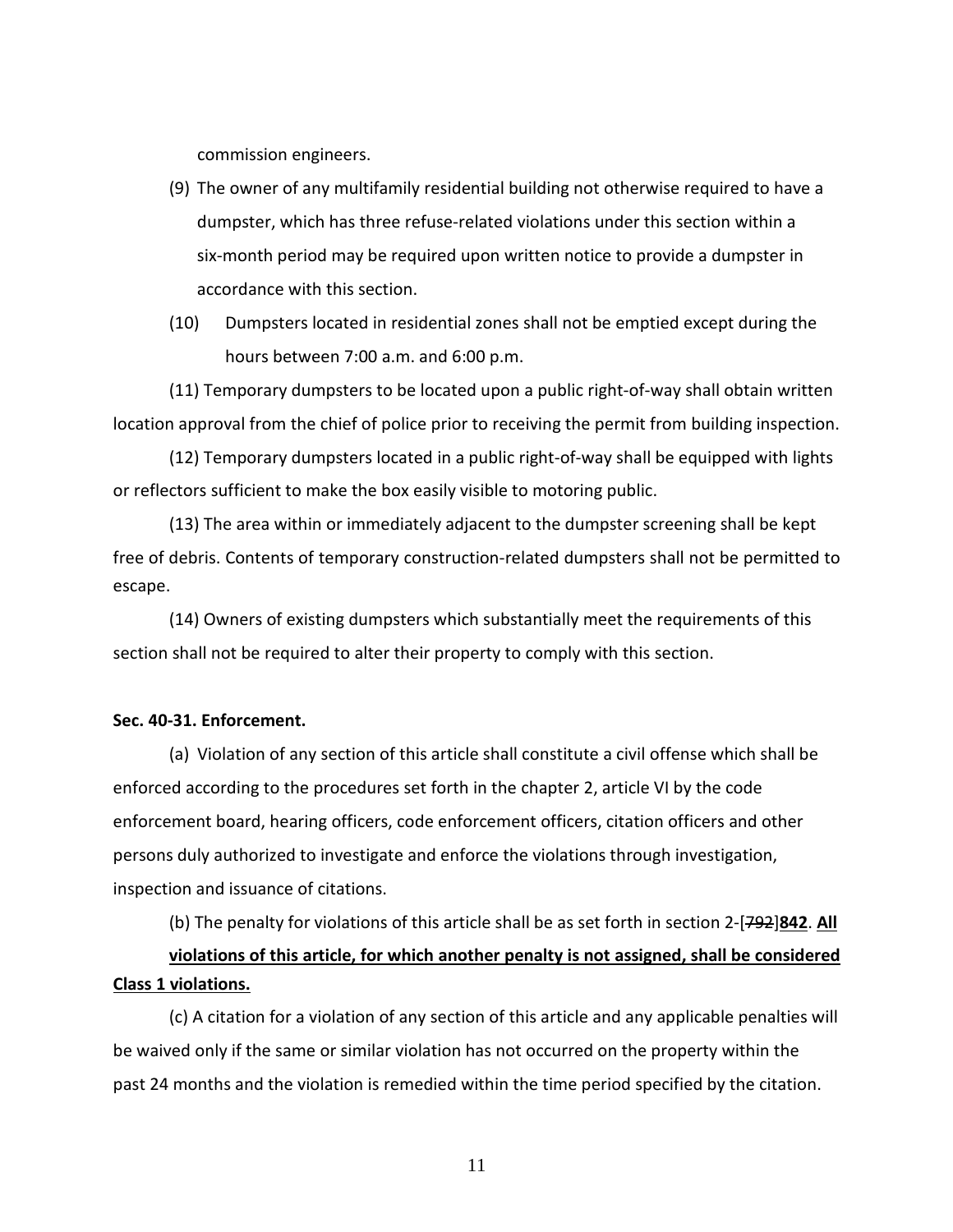#### **Sec. 40-32. Franchise required for private collection and disposal of waste.**

[It is the policy of the city to furnish municipal services for its citizens for the appropriate disposal of garbage and other forms of refuse or waste unless the city shall determine that it lacks the necessary equipment, expertise or other resources to handle such waste material. The universal use of approved municipal services is essential to the efficient and economical operation of municipal government and the provision of low-cost service to the public. Accordingly,]

**a)** It shall be unlawful for any person, business or industry to utilize the streets, alleys, rights-of-way and other public ways or places within the city limits to deliver to, collect from, or transport from any business or industrial property any municipal, industrial and commercial waste, construction and demolition debris, hazardous waste, medical waste or recycling without first obtaining a valid current franchise from the city after the effective date of the ordinance from which this section is derived. No franchise contracted or awarded shall be exclusive within the city limits unless expressly provided, in writing, and made pursuant to notice and public bid offering or other procedures as may be specified by state law or this Code. In addition to any other requirements imposed by the terms of any franchise agreement or otherwise by law, applicants for a franchise to operate under the provisions of this section must demonstrate and maintain evidence of qualification and compliance under any applicable federal or state laws or regulations regarding waste collection and disposal.

## **b.) Non-exclusive solid waste franchises**

**Persons, firms or corporations collecting solid waste from dumpsters shall first obtain a non exclusive franchise from the city.** [<del>,and e</del>] **Each franchisee shall pay to the city a sum equal to** ten percent annually of the gross service revenues of the franchise for service generated within the city limits. Such sum shall be reported and paid quarterly on or before 30 days following March 31, June 30, September 30 and December 31 of each year and provide a copy of such report to the city finance director. Each franchisee shall submit annually a certified statement from a certified public accountant of its gross revenues received within the city limits or such other information as may be reasonably required by the city revenue commission from time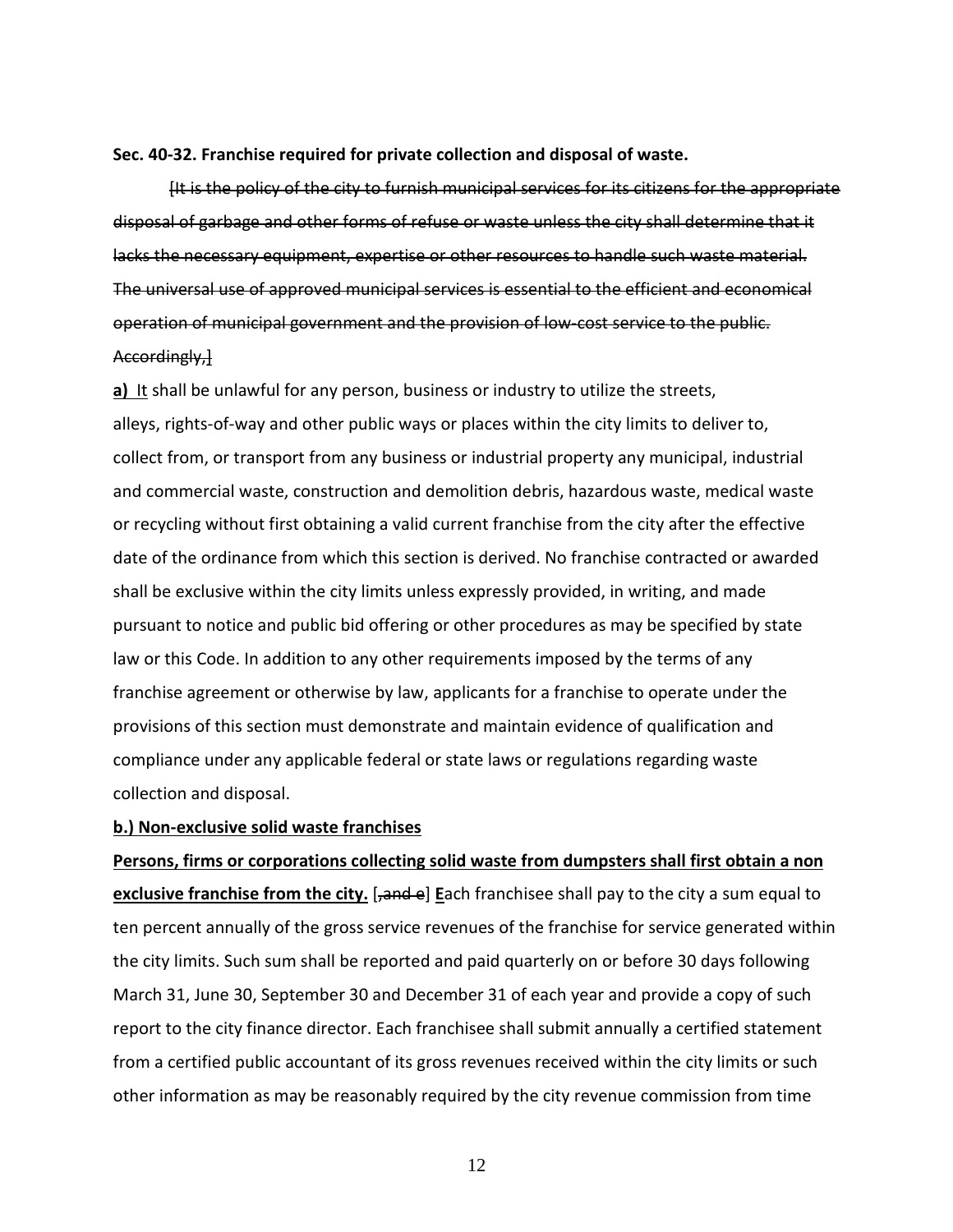to time. The business records of each franchisee shall be open and available to audit by the **city clerk and the** city revenue commission or its designee at all reasonable times to determine compliance with this section.

#### [**Sec. 40-33. Procedure for using roll cart containers.**

(a) It will be the responsibility of the property owners and/or occupant of said proper to keep the roll cart container (the Herbie-Curbie) provided by the city reasonably secure and in good condition. If the city container needs replacement due to handling by the city or because of some manufacturer's defect, a new container will be provided or repairs will be made at no charge. The city will not replace stolen or vandalized containers or containers neglected by the customer.

(b) The roll cart container may be filled to capacity as long as the lid can be closed and latched. The recommended weight capacity of 200 pounds shall not be exceeded. On collection day, the container must be set by the curb or shoulder of the road with the handle facing towards the street. Within a cart, garbage and trash shall be contained in disposable plastic bags. The bags shall be leakproof, of sufficient strength to resist tearing under normal handling, and shall be securely tied. No special handling wastes, hazardous wastes, medical waste, bricks, dirt, engine blocks or other excessively heavy material, hot ashes, paints, solvents or flammable liquids shall be placed in the container. Any canine feces (dog excrement) placed in the container must be contained in a securely closed, doubled plastic bag.

(c) Special collection may be provided by the city for municipal waste that cannot be disposed of in the approved container with other municipal waste. Special collections are scheduled by public works.

(d) Solid waste will not be picked up that is not placed correctly inside the containers. Material placed at the curb which does not meet the requirements set forth in this section or material which has not been properly prepared pursuant to section (a) of this section, or properly prepared and scheduled for special collection pursuant to section (b) of this section, shall, if not abated within the time period provided in the notice to abate, be subject to abatement by the city with all costs for such abatement to be billed to the property owner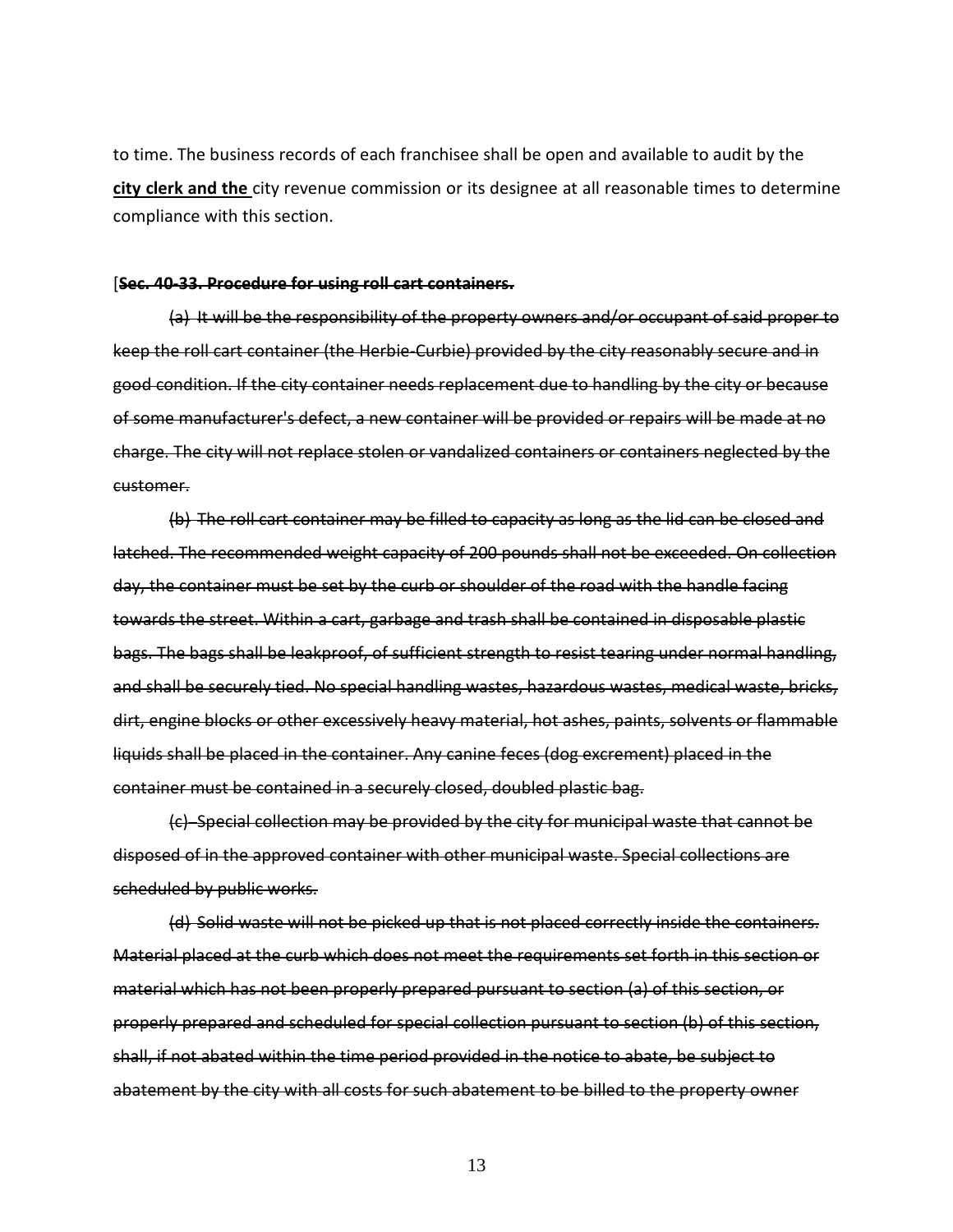pursuant to the procedures set forth in this article and the property owner shall further be subject to civil fines as set forth in this article.]

**Secs. 40-34—40-54. Reserved.**

## **SECTION TWO**

If any section, subsection, paragraph, sentence, clause, phrase, or a portion of this ordinance is declared illegal or unconstitutional or otherwise invalid, such declaration shall not affect the remaining portions hereof.

## **SECTION THREE**

All ordinances or parts of ordinances in conflict with this Ordinance are hereby repealed.

## **SECTION FOUR**

This Ordinance shall be in full force and effect on February 1, 2022 and after passage and publication.

PUBLICLY INTRODUCED AND READ FIRST TIME: November 22, 2021

PUBLICLY READ SECOND TIME AND PASSED: December 13, 2021

APPROVED: Tom Prather (Dec 15, 2021 14:55 EST) Tom Prather

Tom Prather, Mayor

**ATTEST:** Tracie Hoffman (Dec 22, 2021 09:56 EST) Tracie Hoffman<br>Tracie Hoffman (Dec 22-2021-09-

Tracie Hoffman, City Clerk